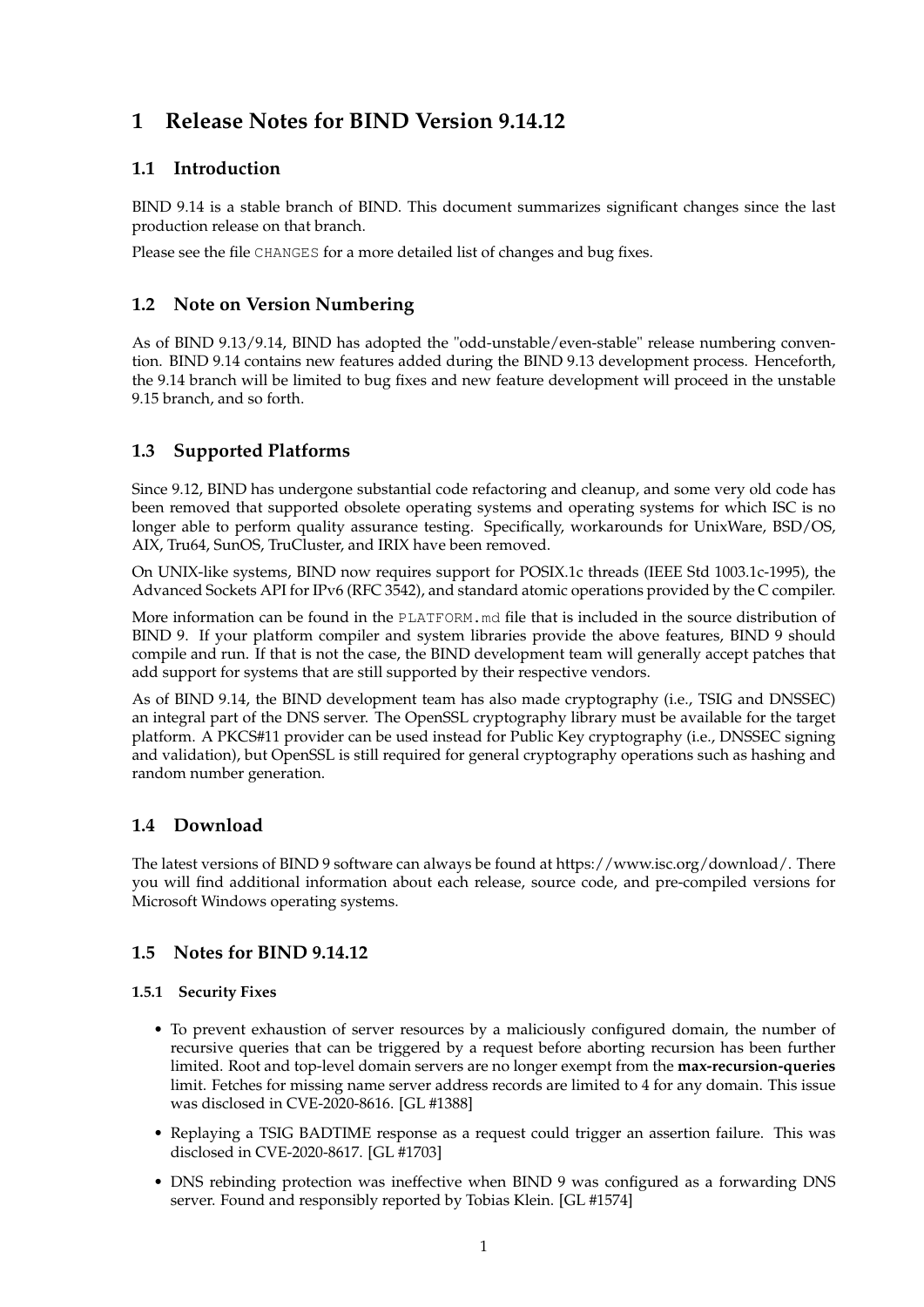#### **1.5.2 Bug Fixes**

• Fixed re-signing issues with inline zones which resulted in records being re-signed late or not at all.

# **1.6 Notes for BIND 9.14.11**

#### **1.6.1 Bug Fixes**

• **named** crashed when it was queried for a nonexistent name in the CHAOS class. [GL #1540]

### **1.7 Notes for BIND 9.14.10**

#### **1.7.1 Bug Fixes**

- Fixed a GeoIP2 lookup bug which was triggered when certain libmaxminddb versions were used. [GL #1552]
- Fixed several possible race conditions discovered by ThreadSanitizer.

# **1.8 Notes for BIND 9.14.9**

#### **1.8.1 Bug Fixes**

- Fixed a bug that caused **named** to leak memory on reconfiguration when any GeoIP2 database was in use. [GL #1445]
- Fixed several possible race conditions discovered by ThreadSanitizer.

# **1.9 Notes for BIND 9.14.8**

#### **1.9.1 Security Fixes**

• Set a limit on the number of concurrently served pipelined TCP queries. This flaw is disclosed in CVE-2019-6477. [GL #1264]

#### **1.9.2 New Features**

• Added a new statistics variable **tcp-highwater** that reports the maximum number of simultaneous TCP clients BIND has handled while running. [GL #1206]

#### **1.9.3 Feature Changes**

• NSEC Aggressive Cache (synth-from-dnssec) has been disabled by default because it was found to have a significant performance impact on the recursive service. The NSEC Aggressive Cache will be enable by default in the future releases. [GL #1265]

# **1.10 Notes for BIND 9.14.7**

#### **1.10.1 Security Fixes**

- **named** could crash with an assertion failure if a forwarder returned a referral, rather than resolving the query, when QNAME minimization was enabled. This flaw is disclosed in CVE-2019-6476. [GL #1051]
- A flaw in DNSSEC verification when transferring mirror zones could allow data to be incorrectly marked valid. This flaw is disclosed in CVE-2019-6475. [GL #1252]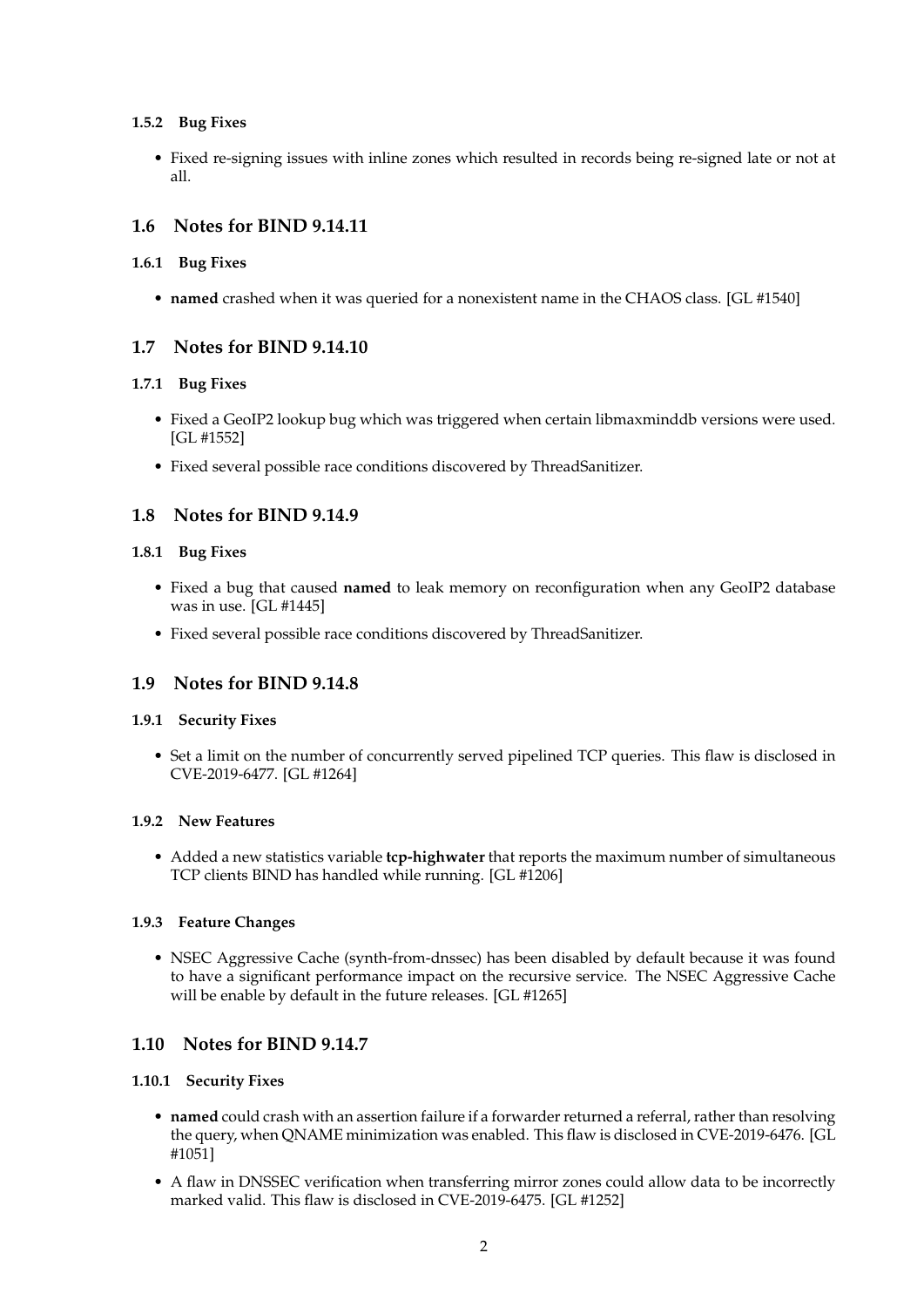# **1.11 Notes for BIND 9.14.6**

#### **1.11.1 Bug Fixes**

• When a **response-policy** zone expires, ensure that its policies are removed from the RPZ summary database. [GL #1146]

# **1.12 Notes for BIND 9.14.5**

#### **1.12.1 New Features**

• A SipHash 2-4 based DNS Cookie (RFC 7873) algorithm has been added. [GL #605]

If you are running multiple DNS Servers (different versions of BIND 9 or DNS server from multiple vendors) responding from the same IP address (anycast or load-balancing scenarios), you'll have to make sure that all the servers are configured with the same DNS Cookie algorithm and same Server Secret for the best performance.

• DS records included in DNS referral messages can now be validated and cached immediately, reducing the number of queries needed for a DNSSEC validation. [GL #964]

#### **1.12.2 Bug Fixes**

- Cache database statistics counters could report invalid values when stale answers were enabled, because of a bug in counter maintenance when cache data becomes stale. The statistics counters have been corrected to report the number of RRsets for each RR type that are active, stale but still potentially served, or stale and marked for deletion. [GL #602]
- Interaction between DNS64 and RPZ No Data rule (CNAME \*.) could cause unexpected results; this has been fixed. [GL #1106]
- **named-checkconf** now checks DNS64 prefixes to ensure bits 64-71 are zero. [GL #1159]
- **named-checkconf** could crash during configuration if configured to use "geoip continent" ACLs with legacy GeoIP. [GL #1163]
- **named-checkconf** now correctly reports a missing **dnstap-output** option when **dnstap** is set. [GL #1136]
- Handle ETIMEDOUT error on connect() with a non-blocking socket. [GL #1133]

# **1.13 Notes for BIND 9.14.4**

#### **1.13.1 New Features**

• The new GeoIP2 API from MaxMind is now supported when BIND is compiled using **configure - with-geoip2**. The legacy GeoIP API can be used by compiling with **configure --with-geoip** instead. (Note that the databases for the legacy API are no longer maintained by MaxMind.)

The default path to the GeoIP2 databases will be set based on the location of the **libmaxminddb** library; for example, if it is in  $/$ usr $/$ local $/$ lib, then the default path will be  $/$ usr $/$ local $/$ share/GeoIP. This value can be overridden in named.conf using the **geoip-directory** option.

Some **geoip** ACL settings that were available with legacy GeoIP, including searches for **netspeed**, **org**, and three-letter ISO country codes, will no longer work when using GeoIP2. Supported GeoIP2 database types are **country**, **city**, **domain**, **isp**, and **as**. All of the databases support both IPv4 and IPv6 lookups. [GL #182]

• Two new metrics have been added to the **statistics-channel** to report DNSSEC signing operations. For each key in each zone, the **dnssec-sign** counter indicates the total number of signatures **named** has generated using that key since server startup, and the **dnssec-refresh** counter indicates how many of those signatures were refreshed during zone maintenance, as opposed to having been generated as a result of a zone update. [GL #513]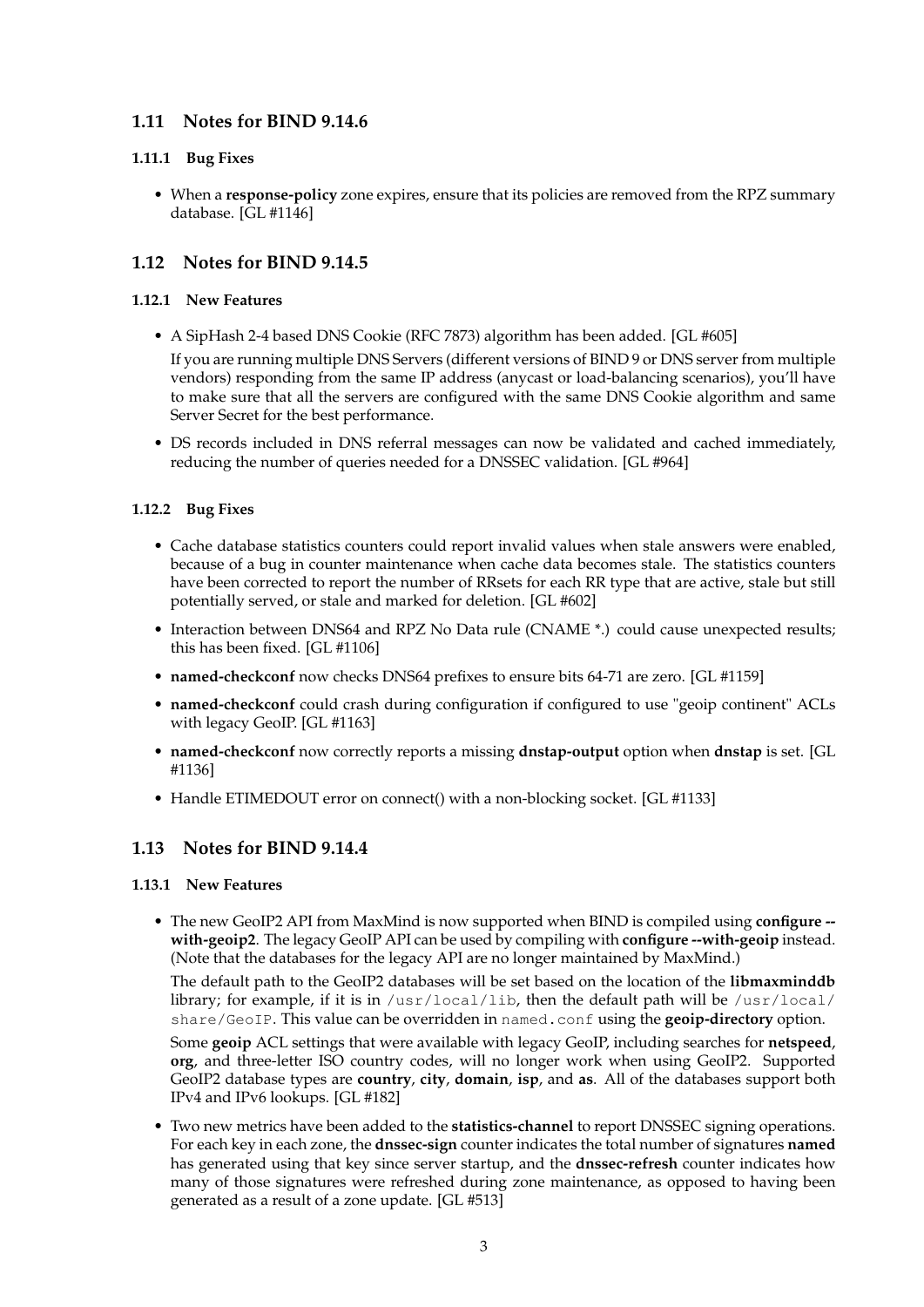#### **1.13.2 Bug Fixes**

• Glue address records were not being returned in responses to root priming queries; this has been corrected. [GL #1092]

# **1.14 Notes for BIND 9.14.3**

#### **1.14.1 Security Fixes**

• A race condition could trigger an assertion failure when a large number of incoming packets were being rejected. This flaw is disclosed in CVE-2019-6471. [GL #942]

#### **1.14.2 Bug Fixes**

• When **qname-minimization** was set to **relaxed**, some improperly configured domains would fail to resolve, but would have succeeded when minimization was disabled. **named** will now fall back to normal resolution in such cases, and also uses type A rather than NS for minimal queries in order to reduce the likelihood of encountering the problem. [GL #1055]

### **1.15 Notes for BIND 9.14.2**

#### **1.15.1 Feature Changes**

• When **trusted-keys** and **managed-keys** are both configured for the same name, or when **trustedkeys** is used to configure a trust anchor for the root zone and **dnssec-validation** is set to the default value of auto, automatic RFC 5011 key rollovers will fail.

This combination of settings was never intended to work, but there was no check for it in the parser. This has been corrected; a warning is now logged. (In BIND 9.15 and higher this error will be fatal.) [GL #868]

# **1.16 Notes for BIND 9.14.1**

#### **1.16.1 Security Fixes**

- In certain configurations, **named** could crash with an assertion failure if **nxdomain-redirect** was in use and a redirected query resulted in an NXDOMAIN from the cache. This flaw is disclosed in CVE-2019-6467. [GL #880]
- The TCP client quota set using the **tcp-clients** option could be exceeded in some cases. This could lead to exhaustion of file descriptors. (CVE-2018-5743) [GL #615]

#### **1.16.2 New Features**

• The new **add-soa** option specifies whether or not the **response-policy** zone's SOA record should be included in the additional section of RPZ responses. [GL #865]

#### **1.16.3 Bug Fixes**

• The **allow-update** and **allow-update-forwarding** options were inadvertently treated as configuration errors when used at the **options** or **view** level. This has now been corrected. [GL #913]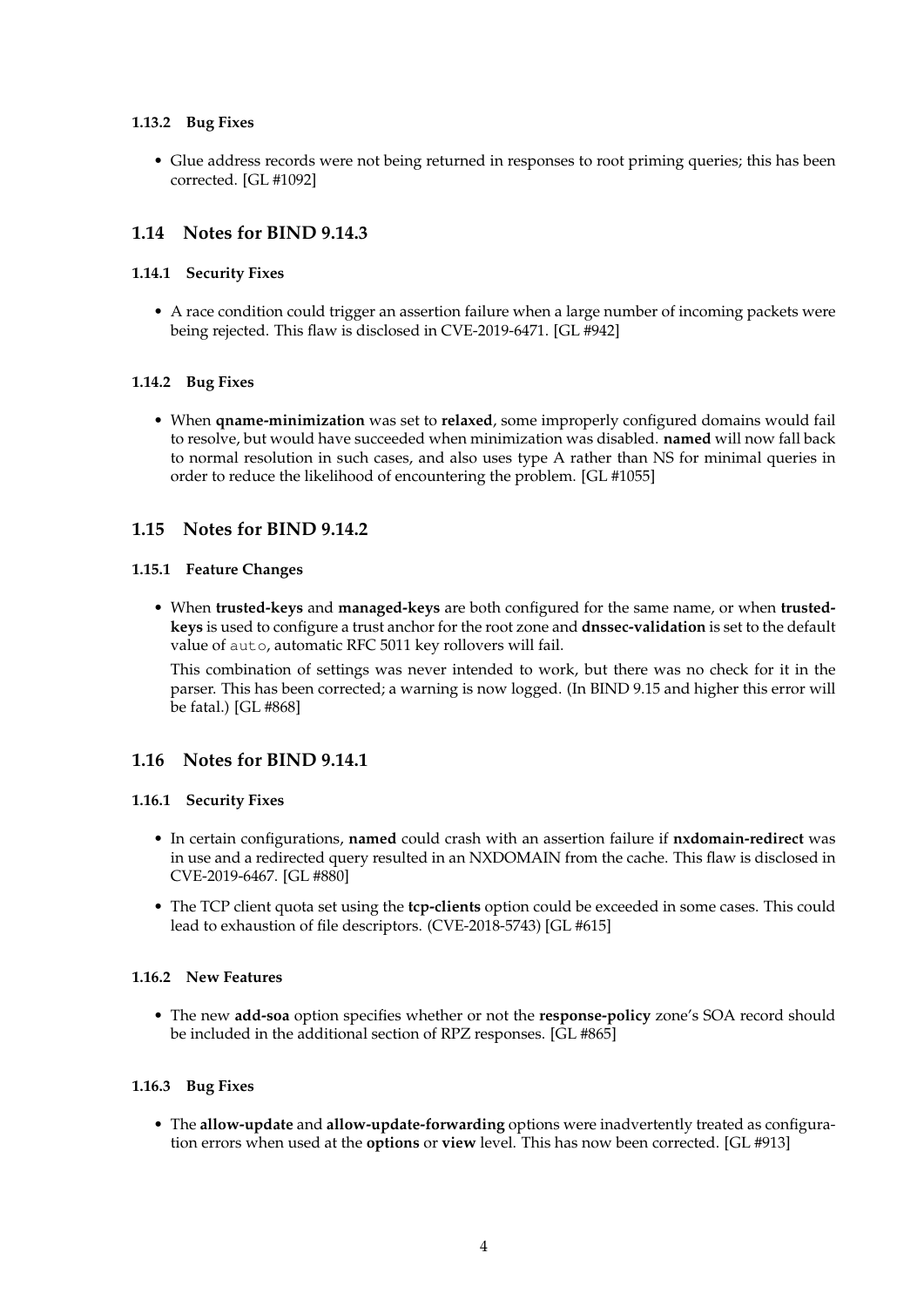## **1.17 Notes for BIND 9.14.0**

#### **1.17.1 New Features**

- Task manager and socket code have been substantially modified. The manager uses per-cpu queues for tasks and network stack runs multiple event loops in CPU-affinitive threads. This greatly improves performance on large systems, especially when using multi-queue NICs.
- Support for QNAME minimization was added and enabled by default in **relaxed** mode, in which BIND will fall back to normal resolution if the remote server returns something unexpected during the query minimization process. This default setting might change to **strict** in the future.
- A new **plugin** mechanism has been added to allow extension of query processing functionality through the use of external libraries. The new filter-aaaa.so plugin replaces the **filter-aaaa** feature that was formerly implemented as a native part of BIND.

The plugin API is a work in progress and is likely to evolve as further plugins are implemented. [GL #15]

- A new secondary zone option, **mirror**, enables **named** to serve a transferred copy of a zone's contents without acting as an authority for the zone. A zone must be fully validated against an active trust anchor before it can be used as a mirror zone. DNS responses from mirror zones do not set the AA bit ("authoritative answer"), but do set the AD bit ("authenticated data"). This feature is meant to facilitate deployment of a local copy of the root zone, as described in RFC 7706. [GL #33]
- BIND now can be compiled against the **libidn2** library to add IDNA2008 support. Previously, BIND supported IDNA2003 using the (now obsolete and unsupported) **idnkit-1** library.
- **named** now supports the "root key sentinel" mechanism. This enables validating resolvers to indicate which trust anchors are configured for the root, so that information about root key rollover status can be gathered. To disable this feature, add **root-key-sentinel no;** to named.conf. [GL #37]
- The **dnskey-sig-validity** option allows the **sig-validity-interval** to be overriden for signatures covering DNSKEY RRsets. [GL #145]
- When built on Linux, BIND now requires the **libcap** library to set process privileges. The adds a new compile-time dependency, which can be met on most Linux platforms by installing the **libcap-dev** or **libcap-devel** package. BIND can also be built without capability support by using **configure --disable-linux-caps**, at the cost of some loss of security.
- The **validate-except** option specifies a list of domains beneath which DNSSEC validation should not be performed, regardless of whether a trust anchor has been configured above them. [GL #237]
- Two new update policy rule types have been added **krb5-selfsub** and **ms-selfsub** which allow machines with Kerberos principals to update the name space at or below the machine names identified in the respective principals.
- The new configure option **--enable-fips-mode** can be used to make BIND enable and enforce FIPS mode in the OpenSSL library. When compiled with such option the BIND will refuse to run if FIPS mode can't be enabled, thus this option must be only enabled for the systems where FIPS mode is available.
- Two new configuration options **min-cache-ttl** and **min-ncache-ttl** has been added to allow the BIND 9 administrator to override the minimum TTL in the received DNS records (positive caching) and for storing the information about non-existent records (negative caching). The configured minimum TTL for both configuration options cannot exceed 90 seconds.
- **rndc status** output now includes a **reconfig/reload in progress** status line if named configuration is being reloaded.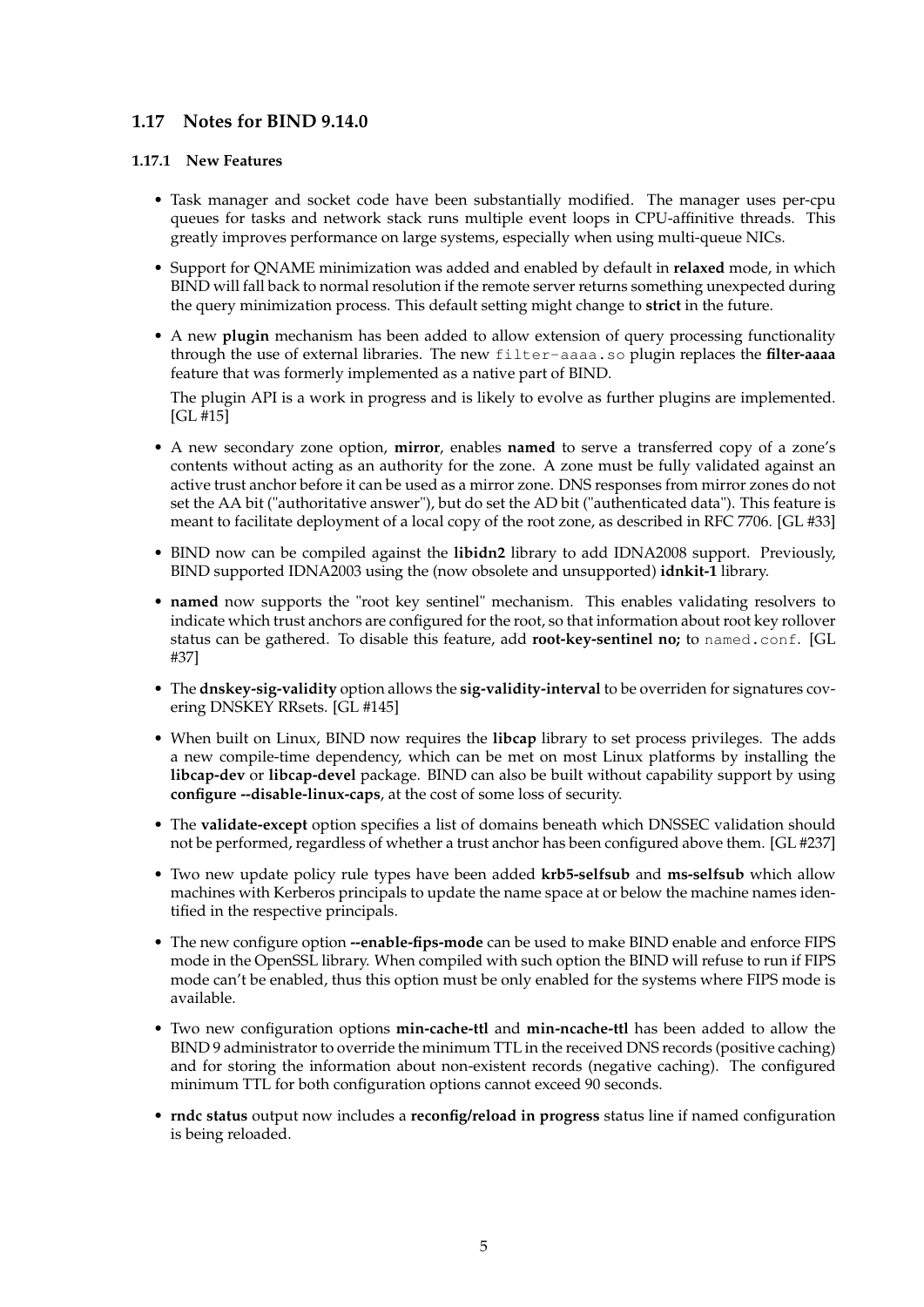• The new **answer-cookie** option, if set to no, prevents **named** from returning a DNS COOKIE option to a client, even if such an option was present in the request. This is only intended as a temporary measure, for use when **named** shares an IP address with other servers that do not yet support DNS COOKIE. A mismatch between servers on the same address is not expected to cause operational problems, but the option to disable COOKIE responses so that all servers have the same behavior is provided out of an abundance of caution. DNS COOKIE is an important security mechanism, and this option should not be used to disable it unless absolutely necessary.

#### **1.17.2 Removed Features**

• Workarounds for servers that misbehave when queried with EDNS have been removed, because these broken servers and the workarounds for their noncompliance cause unnecessary delays, increase code complexity, and prevent deployment of new DNS features. See https://dnsflagday.net for further details.

In particular, resolution will no longer fall back to plain DNS when there was no response from an authoritative server. This will cause some domains to become non-resolvable without manual intervention. In these cases, resolution can be restored by adding **server** clauses for the offending servers, specifying **edns no** or **send-cookie no**, depending on the specific noncompliance.

To determine which **server** clause to use, run the following commands to send queries to the authoritative servers for the broken domain:

> dig soa <zone> @<server> +dnssec dig soa <zone> @<server> +dnssec +nocookie dig soa <zone> @<server> +noedns

If the first command fails but the second succeeds, the server most likely needs **send-cookie no**. If the first two fail but the third succeeds, then the server needs EDNS to be fully disabled with **edns no**.

Please contact the administrators of noncompliant domains and encourage them to upgrade their broken DNS servers. [GL #150]

- Previously, it was possible to build BIND without thread support for old architectures and systems without threads support. BIND now requires threading support (either POSIX or Windows) from the operating system, and it cannot be built without threads.
- The **filter-aaaa**, **filter-aaaa-on-v4**, and **filter-aaaa-on-v6** options have been removed from **named**, and can no longer be configured using native named.conf syntax. However, loading the new filter-aaaa.so plugin and setting its parameters provides identical functionality.
- **named** can no longer use the EDNS CLIENT-SUBNET option for view selection. In its existing form, the authoritative ECS feature was not fully RFC-compliant, and could not realistically have been deployed in production for an authoritative server; its only practical use was for testing and experimentation. In the interest of code simplification, this feature has now been removed.

The ECS option is still supported in **dig** and **mdig** via the +subnet argument, and can be parsed and logged when received by **named**, but it is no longer used for ACL processing. The **geoip-useecs** option is now obsolete; a warning will be logged if it is used in named.conf. **ecs** tags in an ACL definition are also obsolete, and will cause the configuration to fail to load if they are used. [GL #32]

- **dnssec-keygen** can no longer generate HMAC keys for TSIG authentication. Use **tsig-keygen** to generate these keys. [RT #46404]
- Support for OpenSSL 0.9.x has been removed. OpenSSL version 1.0.0 or greater, or LibreSSL is now required.
- The **configure --enable-seccomp** option, which formerly turned on system-call filtering on Linux, has been removed. [GL #93]
- IPv4 addresses in forms other than dotted-quad are no longer accepted in master files. [GL #13] [GL #56]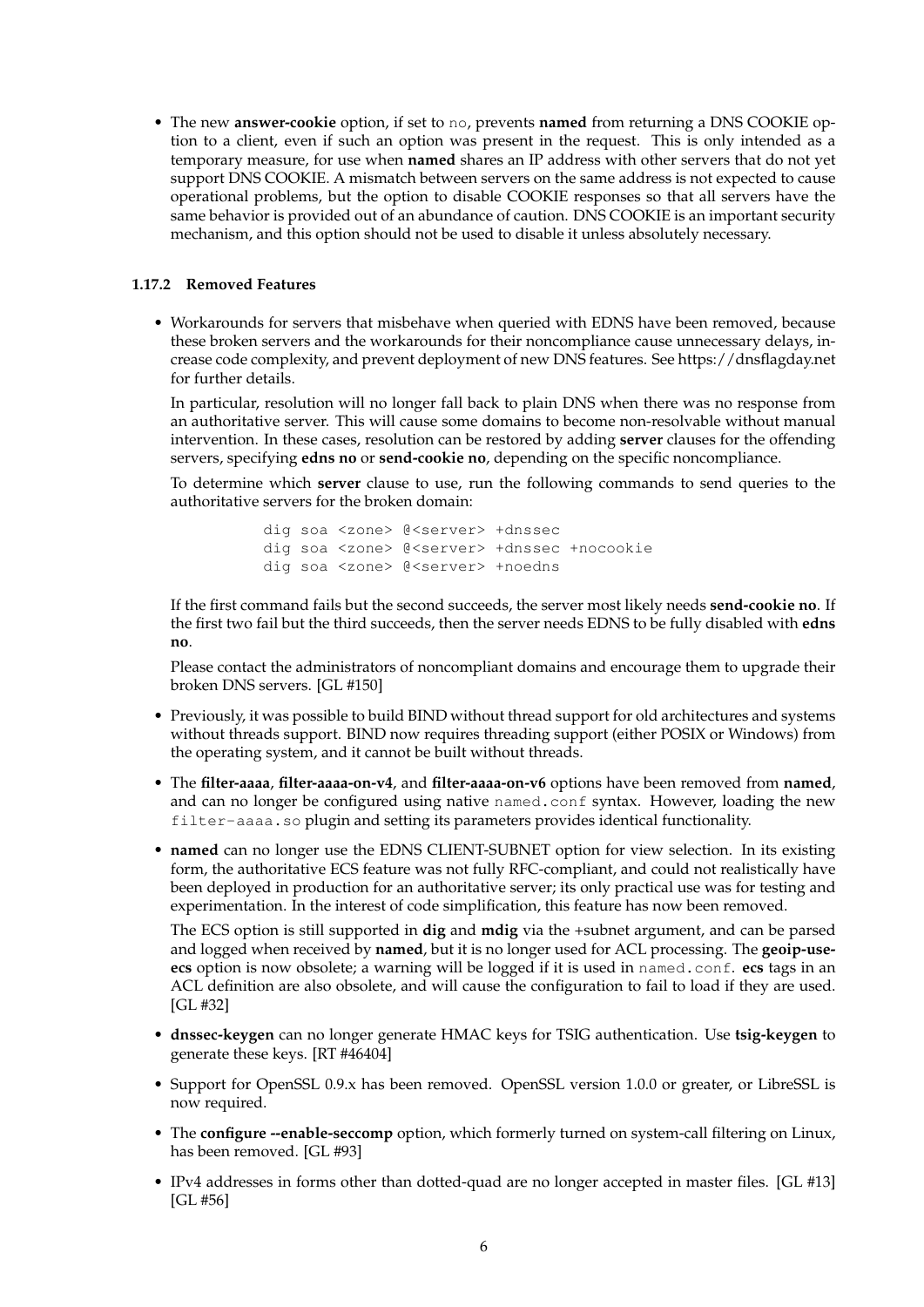- IDNA2003 support via (bundled) idnkit-1.0 has been removed.
- The "rbtdb64" database implementation (a parallel implementation of "rbt") has been removed. [GL #217]
- The **-r randomdev** option to explicitly select random device has been removed from the **ddnsconfgen**, **rndc-confgen**, **nsupdate**, **dnssec-confgen**, and **dnssec-signzone** commands.

The **-p** option to use pseudo-random data has been removed from the **dnssec-signzone** command.

- Support for the RSAMD5 algorithm has been removed freom BIND as the usage of the RSAMD5 algorithm for DNSSEC has been deprecated in RFC6725, the security of the MD5 algorithm has been compromised, and its usage is considered harmful.
- Support for the ECC-GOST (GOST R 34.11-94) algorithm has been removed from BIND, as the algorithm has been superseded by GOST R 34.11-2012 in RFC6986 and it must not be used in new deployments. BIND will neither create new DNSSEC keys, signatures and digests, nor it will validate them.
- Support for DSA and DSA-NSEC3-SHA1 algorithms has been removed from BIND as the DSA key length is limited to 1024 bits and this is not considered secure enough.
- **named** will no longer ignore "no-change" deltas when processing an IXFR stream. This had previously been permitted for compatibility with BIND 8, but now "no-change" deltas will trigger a fallback to AXFR as the recovery mechanism.
- BIND 9 will no longer build on platforms that don't have proper IPv6 support. BIND 9 now also requires POSIX-compatible pthread support. Most of the platforms that lack these featuers are long past their end-of-lifew dates, and they are neither developed nor supported by their respective vendors.
- The incomplete support for internationalization message catalogs has been removed from BIND. Since the internationalization was never completed, and no localized message catalogs were ever made available for the portions of BIND in which they could have been used, this change will have no effect except to simplify the source code. BIND's log messages and other output were already only available in English.

#### **1.17.3 Feature Changes**

- BIND will now always use the best CSPRNG (cryptographically-secure pseudo-random number generator) available on the platform where it is compiled. It will use the **arc4random()** family of functions on BSD operating systems, **getrandom()** on Linux and Solaris, **CryptGenRandom** on Windows, and the selected cryptography provider library (OpenSSL or PKCS#11) as the last resort. [GL #221]
- The default setting for **dnssec-validation** is now **auto**, which activates DNSSEC validation using the IANA root key. (The default can be changed back to **yes**, which activates DNSSEC validation only when keys are explicitly configured in named.conf, by building BIND with **configure - disable-auto-validation**.) [GL #30]
- BIND can no longer be built without DNSSEC support. A cryptography provider (i.e., OpenSSL or a hardware service module with PKCS#11 support) must be available. [GL #244]
- Zone types **primary** and **secondary** are now available as synonyms for **master** and **slave**, respectively, in named.conf.
- **named** will now log a warning if the old root DNSSEC key is explicitly configured and has not been updated. [RT #43670]
- **dig +nssearch** will now list name servers that have timed out, in addition to those that respond. [GL #64]
- Up to 64 **response-policy** zones are now supported by default; previously the limit was 32. [GL #123]